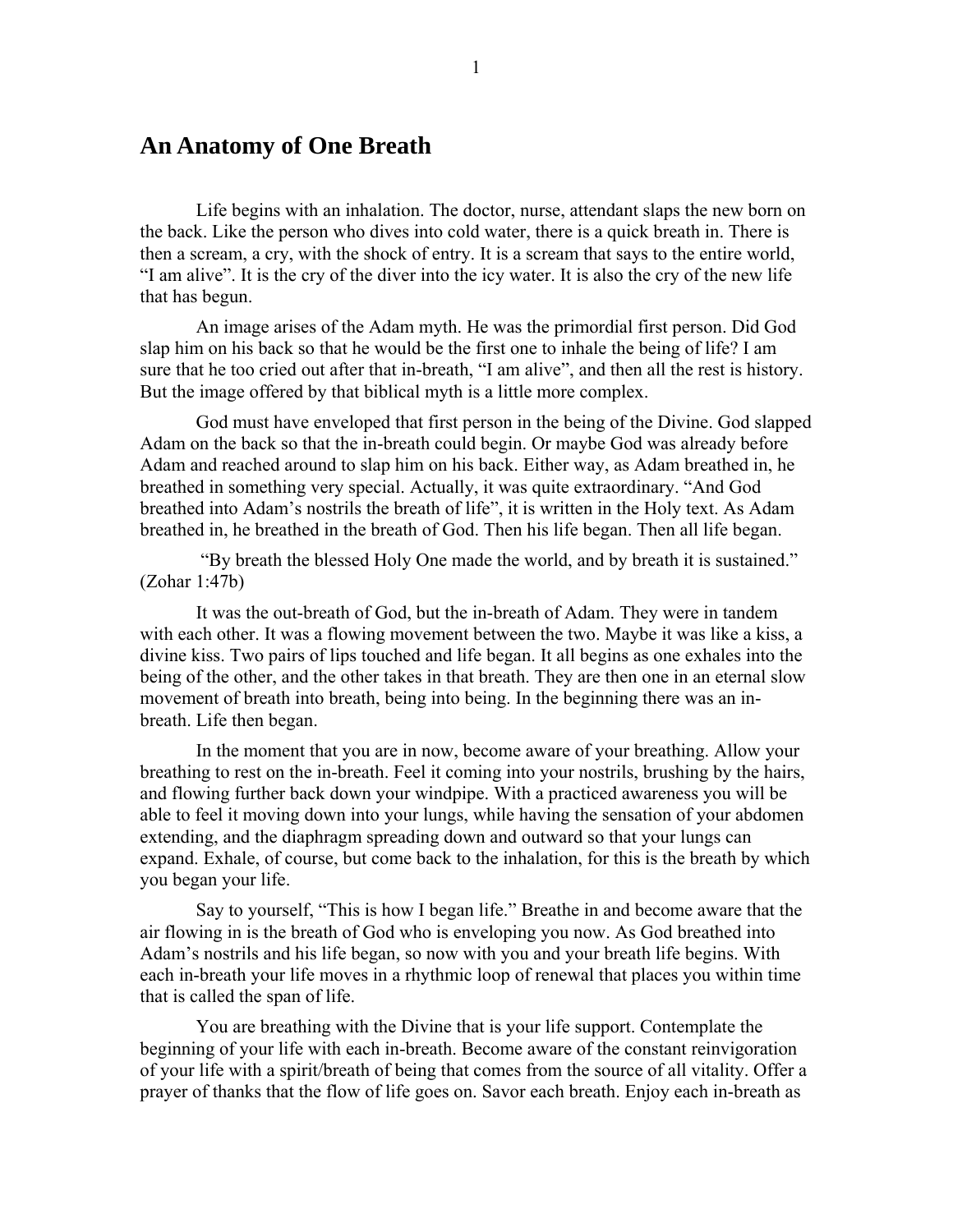you would the wafting smell of beautiful flowers or any other aromatic sense that uplifts you with pleasant feelings, images and memories.

 There is an in-breathing of all the positive qualities of life that enable you to continue with your life. Inhale the breath of God and you inhale hope, faith, belief, love and healing. But do not attach yourself to any of these thoughts, feelings, or images; rather just let them go as a balloon that rises into the sky or the clouds that gently go by. They have touched you in a way that is so special but let them leave. Come and go with the flow, as it is said. Just be with the in-breath and life begins anew with each one. Come back each time to that in-breath, to the flow of new beginnings.

 You are now aware that the Divine is no further than the very breath you are taking. You are within God and God is within you. "You all of you who cleave **in** the Lord your God are alive this day," we are told. You are alive for you are within God, the source of all life. As you, by this practice cleave to that "in-ness" of God's eternal breath of being, then **you** are truly alive.

 God breathes out and you breathe in. Each breath can be like the first if you cherish that breath. Feel that sweet Divine breath as it takes on life through your life. Do not rush its in-flowing. Breathe in slowly and purely, empty of emotional and mental distractions that take you away from the Divine life flow. A sensation of true peace arises within you. You knew that life could be beautiful, but you did not know it could be this beautiful.

 Knowing that your life begins again with each in-breath, there arises within you the realization that life is so precious. It is a gift being offered over and over and over again to you, and with each inhalation you are opening your mind, heart, and soul in an acceptance of its infinite possibilities. This is accomplished by the intentionality of acceptance with each in-breath. "I accept life, my life, with this breath." Living itself is an acceptance of the Divine Presence. We breathe in, God breathes out.

 With this mindful act of breathing in, a new revelation comes into view. There is the realization that maybe, just maybe, this might be the last in-breath. That breath, which moves with that realization, becomes an awakening breath.

 What if this were the last in-breath that you will ever take? Is this thought frightening?

 Maybe at first it is! When you begin, though, to sit with this thought something incredible happens. You realize that even if it were, you could do nothing about that. It just would be your last breath. But then, how very precious it would be, so don't rush it. Rather, enjoy it, love it, feel it, get to know it, be with it. Each in-breath you take is your first breath, but it might also be your last. It is then, as you breathe it, your only breath!

## Ahhhhh ….

 How wonderful this is. Breathe in! It is like eating the last berry of the season. If you were to know before hand it was to be the last berry, you might savor it, taking your time to absorb its delicious taste to the fullest. You would not want to end your eating of this wonderful berry. Unfortunately, though, no matter how much time you take to taste, enjoy and swallow that berry, at some time it will be no more, or rather it will lose its own identity and become a part of you.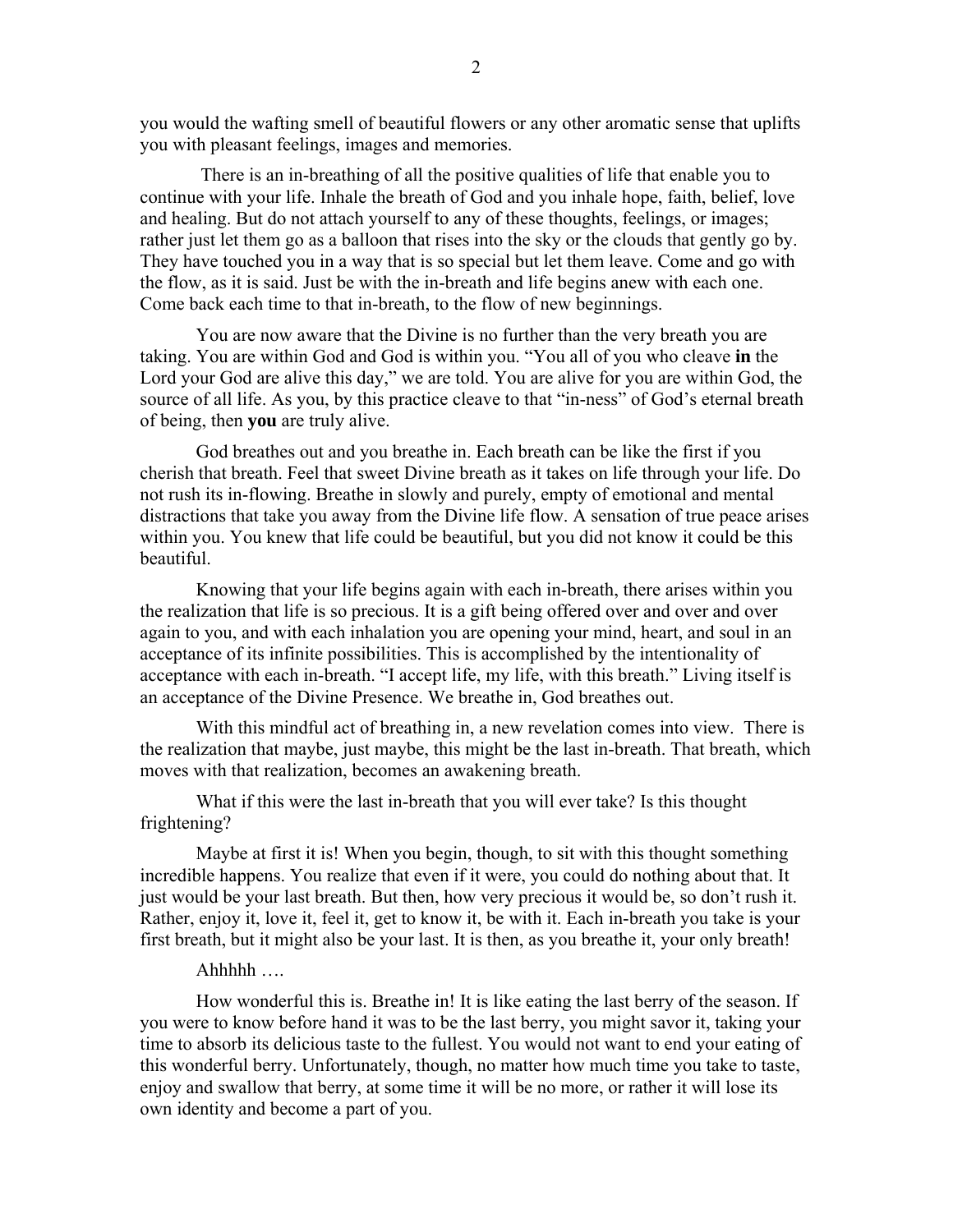Imagine that the season is getting closer to the end and you do not know which berry is the last, but you know the last one will be coming, you just don't know when. Your mind is then able to say, "Since I do not know which one will be the last, any one can be. Actually, I must eat each one as if it were the last." Each berry then becomes as if it were the last and is enjoyed in a most wonderful way! So too with your in-breath! Enjoy each one. Savor each one.

Ahhhhh…..

 There was a woman who was very ill. One night, her doctor came into her room and told her that it was his belief that that she would not live through the night. He wanted her to be mentally and spiritually prepared for her death. Her description of her first breath the next morning was truly revelatory of the true meaning of the preciousness of breath and of life. Her eyes had opened, she had taken that breath in, and had seen the rising of the sun, and a sun she did not expect to see again. She then realized that she had not died but was to live another day. It was at that moment that she felt reborn and offered thanks to the creator of life, the sustainer of that in-breath, the mover of the sun which rose to shine upon another day.

 If she lived to take another breath, or to see another sunrise, it did not matter, for all that did matter was that on that morning she did take that in-breath and came to life for one more breath. No more was necessary, for with each single breath she was touched by the infinite breaths that move through limitless time, and so it was that the one breath was all that mattered. One breath at a time. One rebirth at a time. One part of many. One particle of the Infinite.

 Do not wait for your actual last breath to have this feeling and awakening. Experience each in-breath as if it were the last. Make each breath the first and only one you will ever take. Then something extra ordinary will happen.

 It is not just each breath, but each step, each act, each thought, each feeling, each image, each activity, each word, each movement that holds that same preciousness. Meditation is not when you just sit in a meditative state; it is the mindfulness that you bring to all the other activities of your life. Each in-breath is the model for every other breath you will ever take, as well as every other part of your life. Each part is a part of the Infinite, once it is recognized as such.

 A spiritual life is an expansion process to cosmic proportions. From the minutest of thoughts or experiences there is an implosion into the infinite. Your one in-breath is the out-breath of the Infinite One. "By the word יהוה) Yod-Hay-Vav-Hay) the heavens were made, by the breath of Its mouth all their host." (Ps. 33:6)

 Image the *Magein David*, the six-pointed star. The two triangles are heaven and earth intersecting, overlapping, and integrating one within the other. One point spreading outward is the point from within you that through this spiritual awareness expands to the Infinite One. The other point of the second triangle is the expansion from the Infinite One moving outward encompassing you and all of life, its universes and all that is. The breath moves from within and through the exhalation expanding outward into the ether of the universes, into the Eternal, and then the process comes back to you in its reverse. The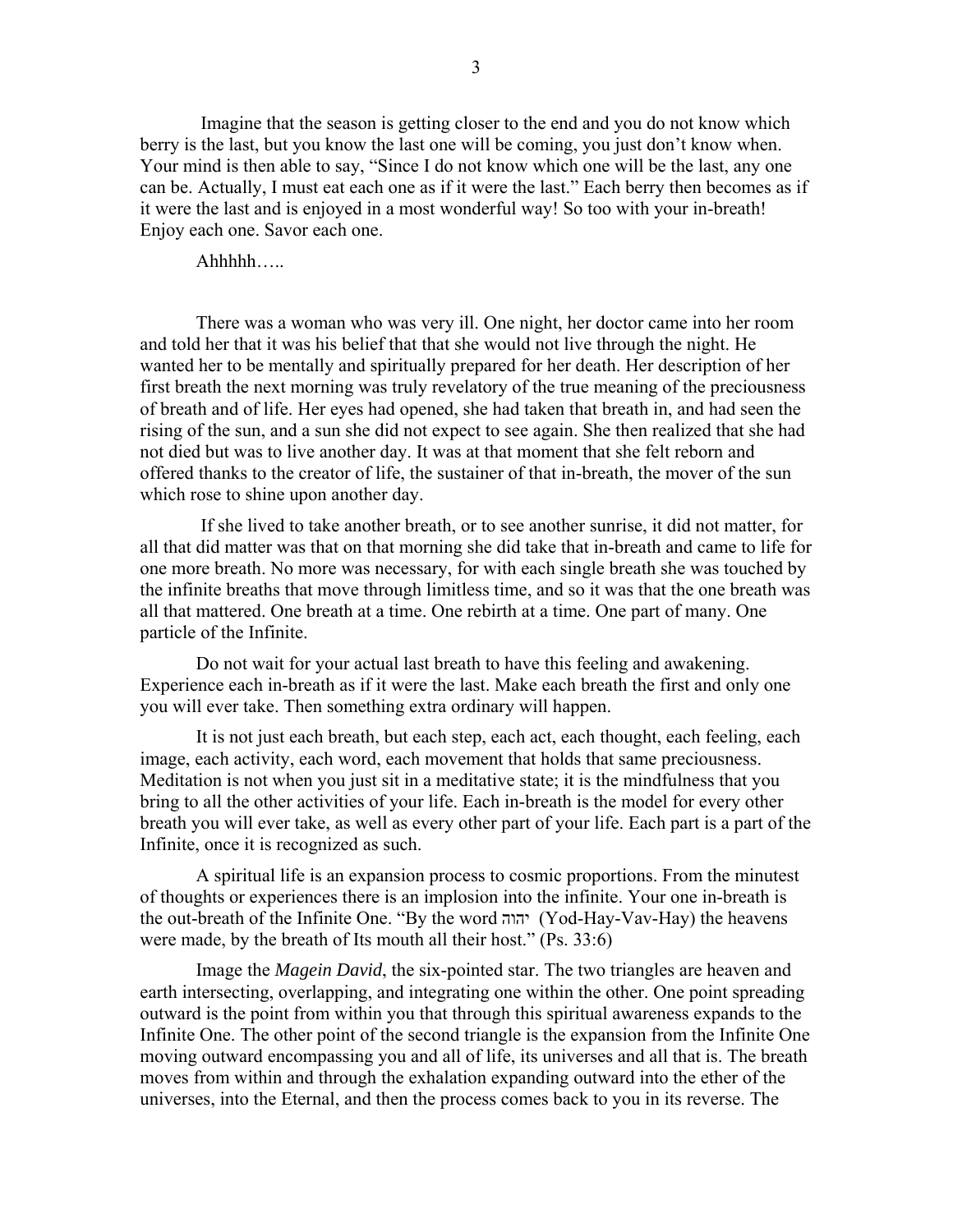Divine-Human dance of breath continues and continues. But there is no beginning of breaths and no end of breaths. Rather, all continues in a loop of in-breathing and outbreathing, in a flow that is Infinitely Eternal. This is an intersection of heaven and earth, the Divine with the All.

 The Infinitely Eternal is called in Kabbalah, the mystical teachings of Judaism, *Ayn Sof*. We are Its emanation. "Holy, Holy, Holy is the Lord of Hosts, the Whole earth is filled with Its glory." We are its out-breath, and with our in-breath we become mindful of this connection that is Infinite.

 This out-breath flows through the Divine letters of the Infinitely Eternal Divine Name, יהוה) Yod-Hay-Vav-Hay) expressed in a process of a never-ending creative breath. God breathes out  $\cdot$  (yod) and we breathe in life. The first breath, from the deepest recesses of Infinite holiness, flows out with the  $\cdot$  (yod). It flows from the limitless well of Wisdom that offers the beginning of all beginnings. And God thought and shared that thought and then all began.

Breathe in and imagine the  $\cdot$  (yod). It enters through your in-breath. It enters and awakens the Divine Mind that is within you. It is a Mind encompassing infinitely all minds, clearing away all the finite thoughts, feelings, stories, and images that race through your mind. It clears them all away leaving a sense of an Infinite Peace that is there within you. Emptiness arises that is overflowing with an infinitely pure clarity, undisturbed by anything.

 Somewhere now deep inside you, there is the turn around, that place in space and time, so small that it is unknown to you. This is where the in-breath becomes the outbreath and the next part of the process of life begins, or it should be said, continues.

 An image: you are sitting by a canal that opens into the sea. The current moves out from the canal because the wind is blowing out while the current of the sea moves in. There is that point undetectable, but present, where the two currents meet. There is that point invisible yet known where there is no movement of the currents at all for the

in-flowing current is becoming the out-flowing current. At this point, space and time lose all meaning. As the two currents intertwine and become one, all differentiation of the two is dissolved into a complete unity of identities.

 As you inhale, know that at some place inside of you, at some instant in time, that in-breath becomes the out-breath, if it is not the last in-breath you will ever take. If your first in-breath is at birth and, yes, your last out-breath at death, then the place where the two interchange is your life; an infinitesimally small particle of time within time that is infinite. For now, it is the space between your two breaths that occurs over and over again, thousands of times every day of your life.

 Rest in that place, before you are conscious of the out-breath. At first, this will be challenging because you will want to rush onto the exhalation. This will take practice, but its reward will be great. Here you will find bliss. Peace and calm abide in this interchange between breaths. It is the space of pure being!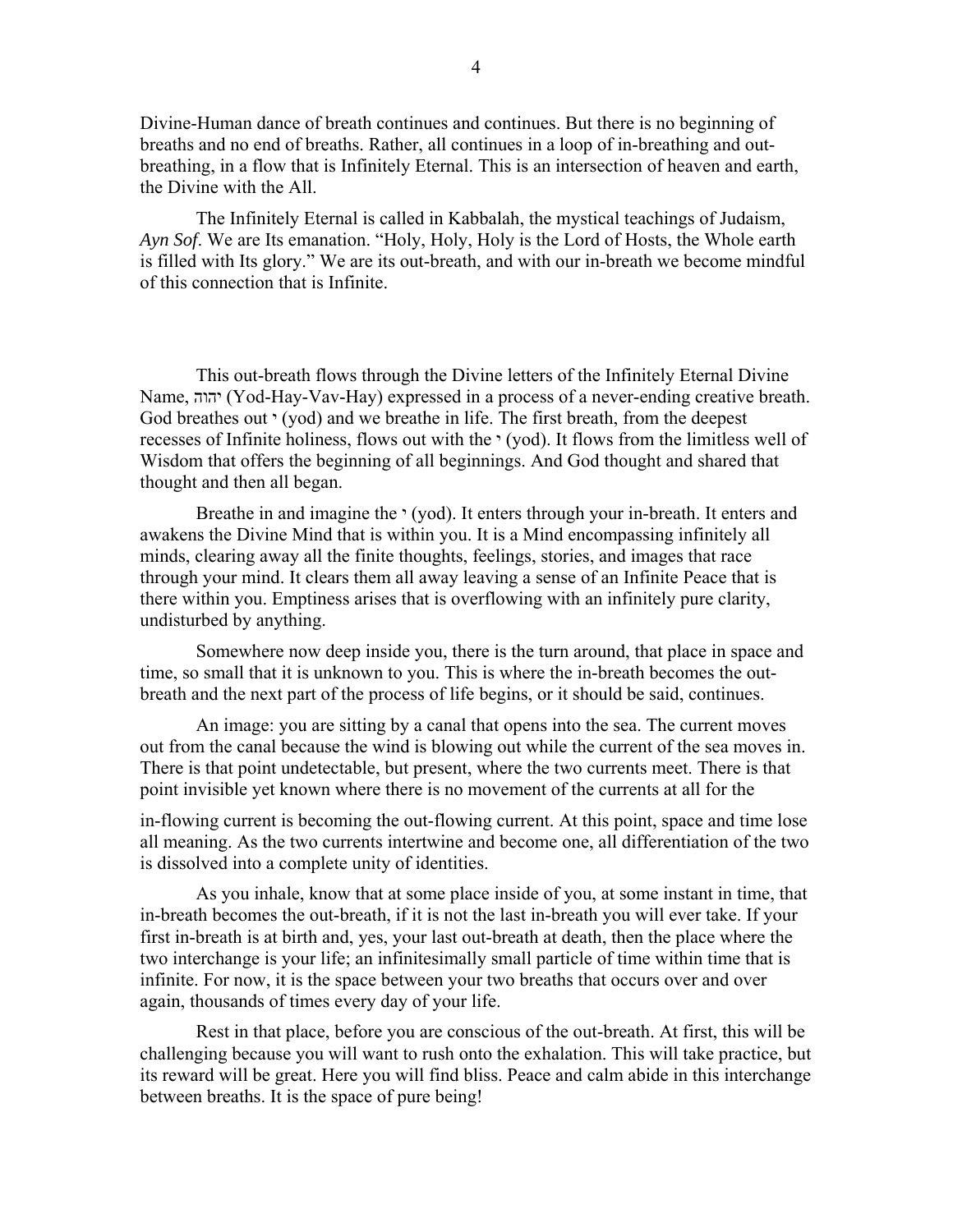Life is very short, if you measure it against time that is timeless, that is unending, as it is in the Divine. With this awareness, life takes on even greater significance. Visualize the next letter of the Divine being in you, the letter  $\pi$  (hay). It is the reflection of Divine Understanding, the contemplation of the thing-in-itself, of life in itself. As you sit in that space between the breaths, a space that is so ephemeral, so intangible, so unimaginable, take one further breath in and visualize the next letter of the Divine Being that represents all the experiences of life that you have had, have, and will ever have. This is the letter  $\iota$  (vav). It will be brief, that I must say. It is the brief, but oh so beautiful, last smell of the fragrance, or the taste, or the touch of what is eternally lovely in our finite realm of life. Hold on, but know the process continues. Begin to slowly breathe out. Let it go. Let it be!

## Ah!

 Life is a continuous practice. Each person is striving to get it right. Each breath is a practice for the last breath. Each breath in life is a practice for the moment of death when the last sound we hear will be an exhalation. The balloon loses all its air. The balloon's skin lies empty and unmoving on the floor. Our body lies still, with no movement. It is cold. Decay begins.

 But, with that last breath, and even before that one, a spiritual parcel has been sent on its way. One source says that thirty days before our death, part of our higher soul leaves our body, beginning the process of death. With each breath we take, we are getting closer to the last one. Maybe it is the one you are taking now, so make this one count for something. This is done through an awareness of that breath.

Be with it. Enjoy it. Do not rush it.

Ah!

 With this breath, you are leaving behind all that you cannot take with you. All those toys, those objects, that you had to hold onto, that you had to collect; you are letting go, for you cannot take them with you.

 Since this is only practice, we pray, make each out-breath count. Get it right. Make each one better by bringing to it this spiritual awareness of holding significant eternal meaning. As you exhale, visualize the last letter of the Divine name, the

letter  $\pi$  (hay). As you exhale, breathe the letter  $\pi$  (hay). Let it come softly, but firmly from the lower part of the abdomen. Allow it to rise from the depth of your inner being for, as it leaves your lips, it has a long way to ascend. There are many spiritual worlds through which each last breath must rise. As the breath begins to quiet down and becomes less and less, be aware of the emptying experience you are feeling. The balloon is deflating. The air is leaving. It becomes almost a trickle of air flowing gently through your lips. It is so sweet. It is like a still small voice: so still and small you are not sure whether the sound of your exhalation is only a sound or possibly the last very word your voice is trying to utter. Maybe it is the word shalom, the word goodbye. Maybe it is the word love, or peace, or hope, or thank you!

Go with the breath until its very end.